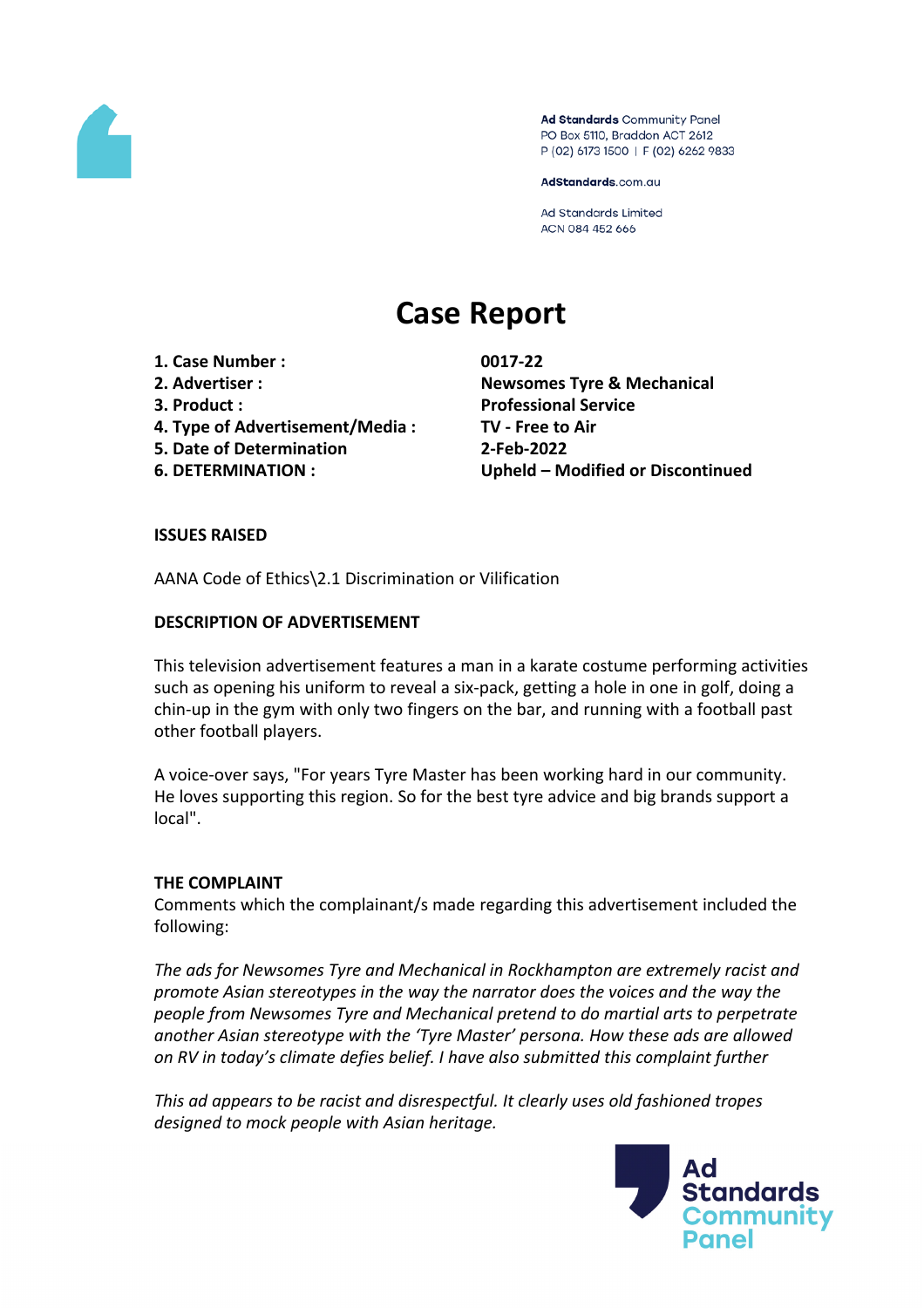

#### **THE ADVERTISER'S RESPONSE**

Comments which the advertiser made in response to the complainant/s regarding this advertisement include the following:

*The advertisement is a continuation of a series of creatives whereby we have promoted the business owner and well known tyre industry identity, Daryl Newsome as 'The Tyre Master'. The character we have developed for Mr Newsome is based on the Karate Kid movie and Mr Miyagi character. Those are the instructions provided (as noted on scripts) to our voice-over talent supplier, Abes Audio. This is a standard character voiceover and has been used to bring the character to life in this series of creative. The commercials are complimented by a professionally produced jingle.*

*In no way was this creative developed with the intention to discriminate or vilify the asian community and in fact the business and this agency have only received positive feedback on this creative, including from asian clients and suppliers to Newsomes Tyre & Mechanical.*

*The TV advertisement running in January 2022 was developed to promote the support Newsomes Tyre & Mechanical provide in our community in terms of sponsorship and focuses specifically on TRL football, Crossfit CQ and Rockhampton Golf Club.*

## **THE DETERMINATION**

The Ad Standards Community Panel (the Panel) considered whether this advertisement breaches Section 2 of the AANA Code of Ethics (the Code).

The Panel noted the complainants' concern that the advertisement is racist and disrespectful of people of Asian heritage.

The Panel viewed the advertisement and noted the advertiser's response.

**Section 2.1: Advertisements shall not portray or depict material in a way which discriminates against or vilifies a person or section of the community on account of race, ethnicity, nationality, gender, age, sexual orientation, religion, disability, mental illness or political belief.**

The Panel noted the Practice Note to Section 2.1 provides the following definitions:

"Discrimination – unfair or less favourable treatment.

Vilification – humiliates, intimidates, incites hatred, contempt or ridicule."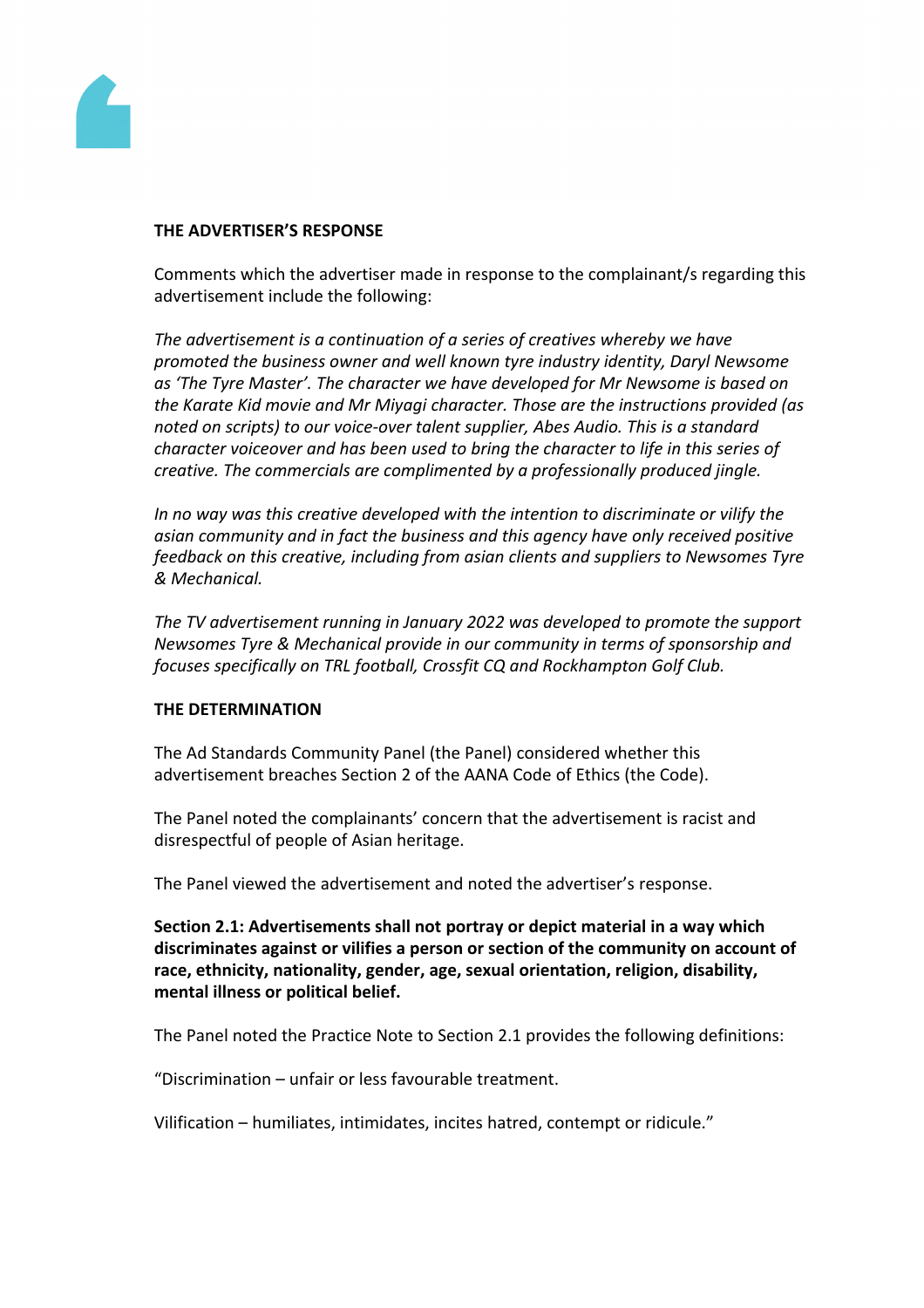

The Panel noted that it had previously considered a radio advertisement for this advertiser in case 0238-21. In that case:

*"The Panel noted the advertiser's response that the accent was intended to represent a Mr Miyagi style character. The Panel noted that the story of the advertisement played on the concept of a kung fu master, and that the accent was used as part of this well-known stereotype. The Panel considered that the stereotype used was not in itself negative and that the advertisement was not clearly disparaging of Asian culture."*

The Panel noted that the current case relates to television advertisement and considered that the visual element can result in the advertisement having a different impact (from radio).

In 0126/17 the Panel considered, in relation to a man dressed in a Chinese costume speaking with a Chinese accent, that:

*"It is not of itself discriminatory or vilifying to depict a person dressed in clothing specific to a particular culture or nationality and considered that the advertisement is clearly presenting a man dressing up and being silly. The [Panel] noted that the advertisement is intended to be light-hearted and humorous and the majority of the [Panel] considered that the manner in which the Caucasian man plays the role of a Chinese Master is not negative or demeaning and in their view there was nothing in the advertisement to suggest that Chinese people and/or their culture are being mocked or ridiculed."*

The Panel noted by contrast that a number of elements together can lead to an overall negative impression. In case 0546-16:

*"The majority of the [Panel] considered that the advertisement presents Asian people in a manner which incites ridicule and that by mocking their command of English grammar and using a fake name, which is considered racist, rather than a real name, the advertisement is making fun of a difference between Western and Asian cultures which is humiliating for people of Asian descent."*

In the current case, the Panel considered that the unlikely depiction of the man (one fingered pull-up, six pack abs etc), was highly exaggerated and mocking in tone.

The Panel further considered that the accent used in the voiceover is exaggerated and unrealistic and is similar to an offensive stereotype often used to denigrate those of Asian background.

The Panel considered that the exaggerated nature of the accent, and the lack of a link between the advertised product and Asian culture, meant that the overall impression